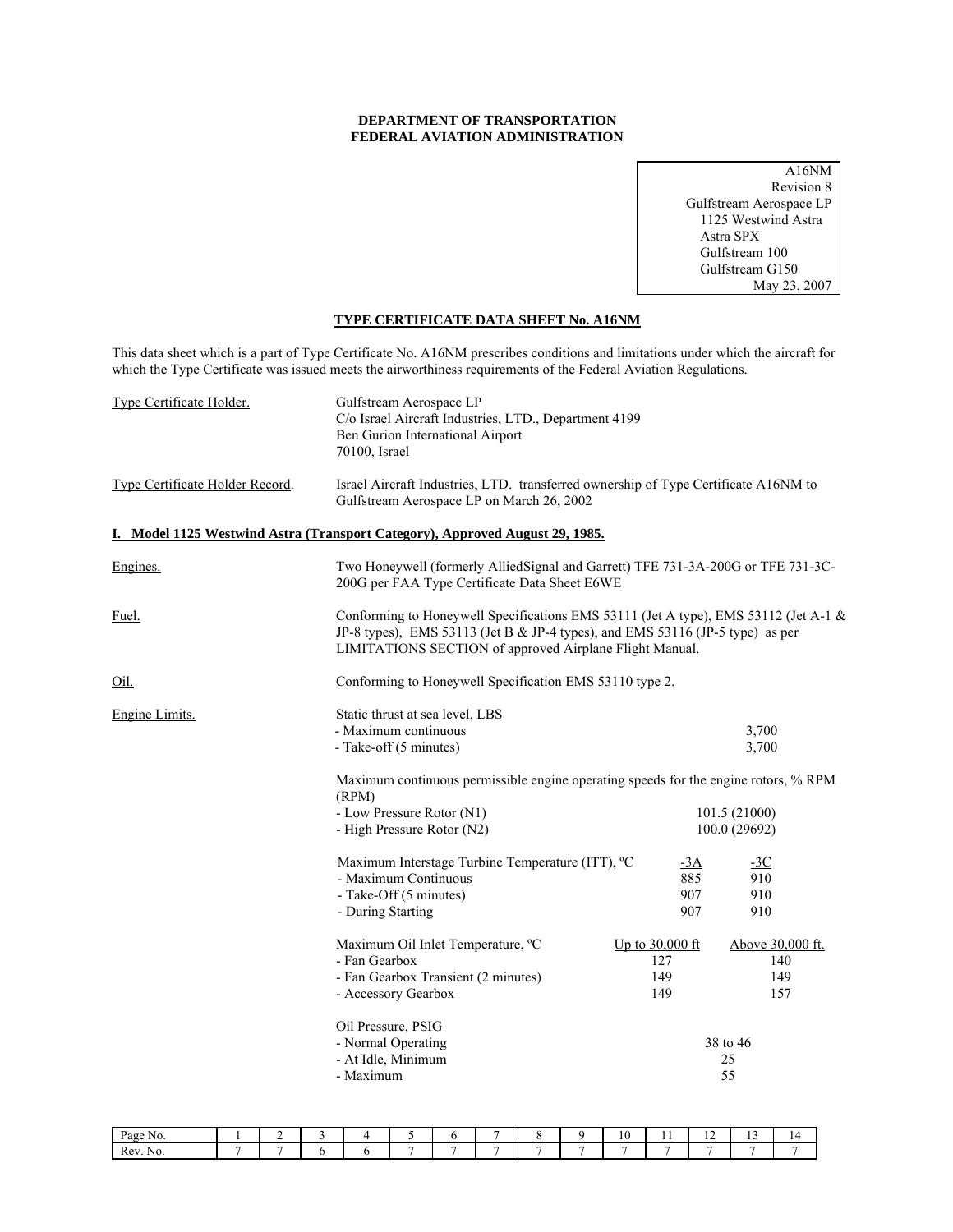|                  | Maximum bleed and power extraction:                                       |                   |                   |
|------------------|---------------------------------------------------------------------------|-------------------|-------------------|
|                  | - See Honeywell Installation Manual IM-8001                               |                   |                   |
| Airspeed Limits: |                                                                           |                   |                   |
|                  |                                                                           | <b>1125 BASIC</b> | $*1125$ IW        |
|                  | - $V_{\text{mo}}$ (Max Operating) S.L. to 25000 ft.                       | <b>360 KCAS</b>   |                   |
|                  | $-M_{\text{m0}}$ Above 25000 ft.                                          | 0.85 <sub>M</sub> |                   |
|                  | - $M_{\text{mo}}$ with Autopilot disengaged above 22500 ft.               | 0.81 <sub>M</sub> |                   |
|                  | - V <sub>mo</sub> (Max Operating) S.L. to 26360 ft.                       |                   | <b>350 KCAS</b>   |
|                  | $-M_{\text{m0}}$ Above 26360 ft.                                          |                   | 0.85 <sub>M</sub> |
|                  | - M <sub>mo</sub> with Autopilot disengaged above 24130 ft.               |                   | $0.81$ M          |
|                  | - $V_a$ (Maneuvering)                                                     |                   |                   |
|                  | $-$ At 23500 LBS:                                                         |                   |                   |
|                  | $- SL$ to 10000 ft                                                        | 233 KCAS          |                   |
|                  | $-$ At 37000 ft                                                           | 280 KCAS          |                   |
|                  | - V <sub>a</sub> varies linearly from 233 KCAS at 10000 ft to             |                   |                   |
|                  | 280 KCAS at 37000 ft.                                                     |                   |                   |
|                  | - At 24650 LBS:                                                           |                   |                   |
|                  | - SL to 10000 ft                                                          |                   | <b>233 KCAS</b>   |
|                  | $-$ At 37000 ft                                                           |                   | <b>280 KCAS</b>   |
|                  | - $V_a$ varies linearly from 233 KCAS at 10000 ft. to                     |                   |                   |
|                  | 280 KCAS at 37000 ft.                                                     |                   |                   |
|                  | - At 18000 LBS:                                                           |                   |                   |
|                  | $-$ SL to 20000 ft                                                        | <b>204 KCAS</b>   | <b>204 KCAS</b>   |
|                  | $-$ At 41000 ft                                                           | <b>250 KCAS</b>   | <b>250 KCAS</b>   |
|                  | - V <sub>a</sub> varies linearly from 204 KCAS at 20000 ft to             |                   |                   |
|                  | 250 KCAS at 41000 ft.                                                     |                   |                   |
|                  | - Above $41000$ ft                                                        | 0.85M             | 0.85 <sub>M</sub> |
|                  | - $V_{fe}$ (Flaps 12° and slats 25°)                                      | <b>250 KCAS</b>   | <b>250 KCAS</b>   |
|                  | - $V_{\text{fe}}$ (Flaps 20° and slats 25°)                               | 225 KCAS          | <b>225 KCAS</b>   |
|                  | - $V_{\text{fe}}$ (Flaps Landing 40° and slats 25°)                       | <b>180 KCAS</b>   | <b>180 KCAS</b>   |
|                  | - $V_{sb}$ (Airbrakes Operation) No speed Limitation                      |                   |                   |
|                  | - $V_{\text{le}}$ and $V_{\text{lo}}$ (L/G Extension and Operating Speed) | <b>180 KCAS</b>   | <b>180 KCAS</b>   |
|                  | - V <sub>mca</sub> (Flaps 12° and 20°)                                    | 92 KCAS           | 92 KCAS           |
|                  | - $V_{\text{meg}}$ (Flaps 12° and 20°)                                    | 89 KCAS           | 89 KCAS           |
|                  | - Tire Limit Ground Speed: KTS (MPH)                                      | 182 (210)         | 182 (210)         |
|                  |                                                                           |                   |                   |

#### \* SEE NOTE 4

#### **II. Model Astra SPX (Transport Category) Approved January 8, 1996**

The Model Astra SPX is a derivative of the Model 1125 Westwind Astra. The changes include: installation of Honeywell (formerly AlliedSignal) TFE 731-40R-200G engines; installation of winglets and minor structural modifications to the wing; installation of Collins pro-line 4 avionics; and a new Airplane Flight Manual to take credit for the aerodynamic and performance improvements.

### **III. Model Gulfstream 100 (Transport Category) Approved August 9, 2002**

The Model Gulfstream 100 type design is identical to the Model Astra SPX type design except for the model designation. The only difference is the model designation (name) used on the data plate and associated manuals. The type design of the Model Gulfstream 100 includes all of the mandatory type design changes applied to the Astra SPX as of the date of approval.

#### **IV. Model Gulfstream G150 (Transport Category) Approved November 7, 2005**

The "GULFSTREAM G150" is a derivative model of the former "GULFSTREAM G100". The changes include:

- A 5.5% increase of maximum takeoff weight
- A12-inch increase in the passenger cabin width
- -A16 inch fuselage "Plug" aft of rear pressure bulkhead
- A modified cockpit and nose section with enhanced pilot accommodation and visibility
- COLLINS PROLINE 21 avionics in lieu of the COLLINS PROLINE 4
- Modification of the Engine Electronic Control (EEC) to achieve an increase of up to 6% in thrust
- Systems adaptations associated with the aforementioned modifications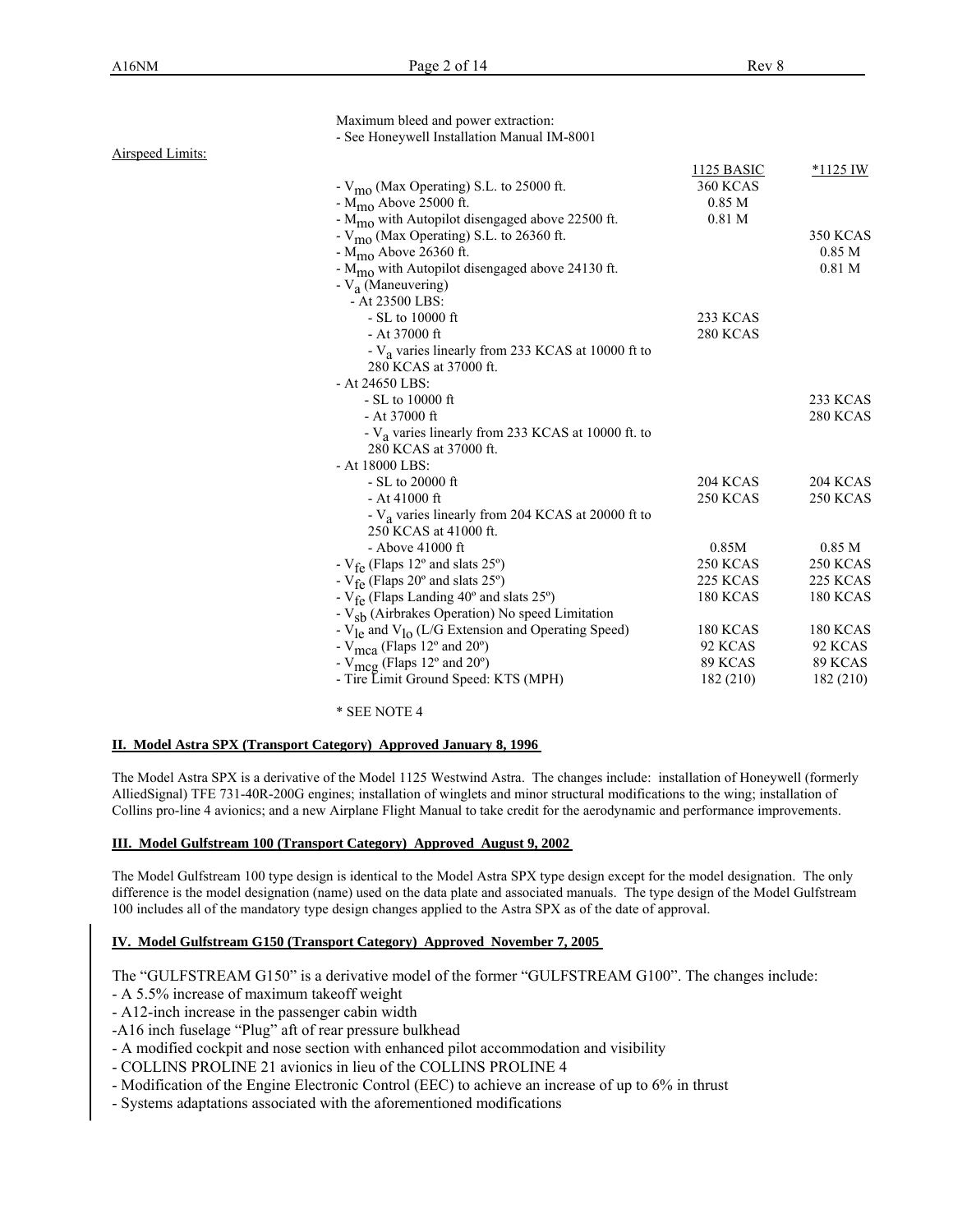| Data Pertintent to Models Astra SPX and Gulfstream 100 |                                                                                                                                                                                                              |                        |                                      |
|--------------------------------------------------------|--------------------------------------------------------------------------------------------------------------------------------------------------------------------------------------------------------------|------------------------|--------------------------------------|
| Engines.                                               | Two Honeywell Engines (formerly AlliedSignal) TFE 731-40R-200G per FAA Type<br>Certificate Data Sheet E1NM                                                                                                   |                        |                                      |
| Fuel.                                                  | Conforming to Honeywell Specifications EMS 53111 (Jet A type), EMS 53112 (Jet A-1 &<br>JP-8 types), EMS 53113 (Jet B & JP-4 types), and EMS 53116 (JP-5 type) as per<br>LIMITATIONS SECTION of approved AFM. |                        |                                      |
| <u>Oil.</u>                                            | Conforming to Honeywell Specification EMS 53110 type 2.                                                                                                                                                      |                        |                                      |
| Engine Limits.                                         | Static thrust at sea level, LBS                                                                                                                                                                              |                        |                                      |
|                                                        | - Maximum continuous                                                                                                                                                                                         |                        | 4,250                                |
|                                                        | - Take-off (5 minutes)                                                                                                                                                                                       |                        | 4,250                                |
|                                                        | Maximum continuous permissible engine operating speeds for the engine rotors, % RPM<br>(RPM)                                                                                                                 |                        |                                      |
|                                                        | - Low Pressure Rotor (N1)                                                                                                                                                                                    |                        | 100.0 (21000)                        |
|                                                        | - High Pressure Rotor (N2)                                                                                                                                                                                   |                        | 101.0 (31485)                        |
|                                                        | Maximum Interstage Turbine Temperature (ITT), <sup>o</sup> C                                                                                                                                                 |                        |                                      |
|                                                        | - Maximum Continuous                                                                                                                                                                                         |                        | 991                                  |
|                                                        | - Take-Off (5 minutes)                                                                                                                                                                                       |                        | 991                                  |
|                                                        | - Take-Off (5 minutes) with APR On                                                                                                                                                                           |                        | 1013                                 |
|                                                        | - During Starting                                                                                                                                                                                            |                        | 991                                  |
|                                                        | Maximum Oil Inlet Temperature, °C                                                                                                                                                                            | <u>Up to 30,000 ft</u> | Above 30,000 ft.                     |
|                                                        | - Fan Gearbox                                                                                                                                                                                                | 127                    | 140                                  |
|                                                        | - Fan Gearbox Transient (2 minutes)                                                                                                                                                                          | 149                    | 149                                  |
|                                                        | - Accessory Gearbox                                                                                                                                                                                          | 149                    | 157                                  |
|                                                        | Oil Pressure, PSIG                                                                                                                                                                                           |                        |                                      |
|                                                        | - Normal Operating                                                                                                                                                                                           |                        | 65 to 80                             |
|                                                        | - At Idle, Minimum                                                                                                                                                                                           |                        | 50                                   |
|                                                        | - Maximum                                                                                                                                                                                                    |                        | 100                                  |
|                                                        | Maximum bleed and power extraction:                                                                                                                                                                          |                        |                                      |
|                                                        | - See Honeywell Installation Manual IM-8010                                                                                                                                                                  |                        |                                      |
| <b>Airspeed Limits:</b>                                |                                                                                                                                                                                                              |                        |                                      |
|                                                        | - V <sub>mo</sub> (Max Operating) S.L. to 27600 ft.<br>- M <sub>mo</sub> Above 27600 ft.                                                                                                                     |                        | <b>350 KCAS</b><br>0.87 <sub>M</sub> |
|                                                        | - M <sub>mo</sub> with Autopilot disengaged and Mach Trim                                                                                                                                                    |                        |                                      |
|                                                        | inoperative above 23900 ft.                                                                                                                                                                                  |                        | 0.81 <sub>M</sub>                    |
|                                                        | - V <sub>a</sub> (Maneuvering)                                                                                                                                                                               |                        |                                      |
|                                                        | - At 24650 LBS:                                                                                                                                                                                              |                        |                                      |
|                                                        | $- S.L.$ to 10000 ft                                                                                                                                                                                         |                        | 233 KCAS                             |
|                                                        | $-$ At 37000 ft                                                                                                                                                                                              |                        | <b>280 KCAS</b>                      |
|                                                        | - V <sub>a</sub> varies linearly from 233 KCAS at 10000 ft to<br>280 KCAS at 37000 ft.                                                                                                                       |                        |                                      |
|                                                        | - At 18000 LBS:                                                                                                                                                                                              |                        |                                      |
|                                                        | $- S.L.$ to 20000 ft                                                                                                                                                                                         |                        | <b>204 KCAS</b>                      |
|                                                        | - At 41000 ft                                                                                                                                                                                                |                        | <b>250 KCAS</b>                      |
|                                                        | - V <sub>a</sub> varies linearly from 204 KCAS at 20000 ft to<br>250 KCAS at 41000 ft.                                                                                                                       |                        |                                      |
|                                                        | - Above 41000 ft                                                                                                                                                                                             |                        | 0.87M                                |
|                                                        | - $V_{fe}$ (Flaps 12° and slats 25°)                                                                                                                                                                         |                        | <b>250 KCAS</b>                      |
|                                                        | - $V_{fe}$ (Flaps 20° and slats 25°)                                                                                                                                                                         |                        | <b>225 KCAS</b>                      |
|                                                        | - $V_{fe}$ (Flaps Landing 40° and slats 25°)                                                                                                                                                                 |                        | <b>180 KCAS</b>                      |
|                                                        | - V <sub>sb</sub> (Airbrakes Operation) No speed Limitation                                                                                                                                                  |                        |                                      |
|                                                        | - $V_{1e}$ and $V_{10}$ (L/G Extension and Operating Speed)<br>- $V_{\text{mca}}$ (Flaps 12° and 20°)                                                                                                        |                        | <b>180 KCAS</b><br><b>100 KCAS</b>   |
|                                                        | - $V_{\text{meg}}$ (Flaps 12° and 20°)                                                                                                                                                                       |                        | <b>100 KCAS</b>                      |
|                                                        | - Tire Limit Ground Speed: KTS (MPH)                                                                                                                                                                         |                        | 182 (210)                            |
|                                                        |                                                                                                                                                                                                              |                        |                                      |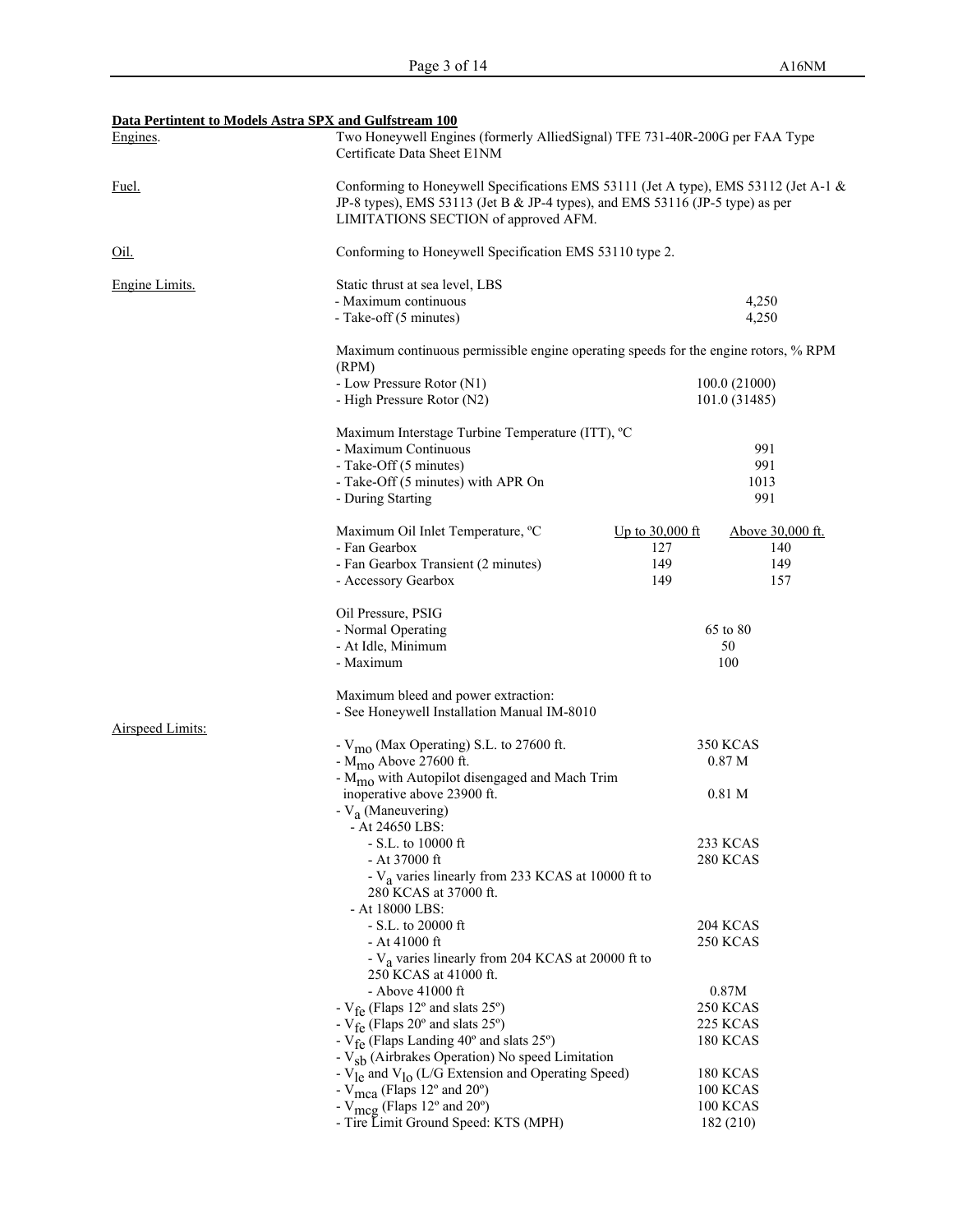**Data Pertintent to all Models except Gulfstream G150**

| C.G. Range.                      | Approved center of gravity range is as shown in the following tables:<br>(Gear extension and retraction moment is negligible).                                                                                          |                                   |                                                                                                                                                                                                                                            |                                             |                                                                    |
|----------------------------------|-------------------------------------------------------------------------------------------------------------------------------------------------------------------------------------------------------------------------|-----------------------------------|--------------------------------------------------------------------------------------------------------------------------------------------------------------------------------------------------------------------------------------------|---------------------------------------------|--------------------------------------------------------------------|
|                                  | <b>1125 BASIC</b><br>12,100 LBS - 39.00 % MAC<br>12,100 LBS $-$ 36.40 % MAC<br>12,900 LBS - 19.60 % MAC<br>16,500 LBS - 19.60 % MAC<br>21,250 LBS - 25.00 % MAC<br>23,650 LBS - 30.39 % MAC<br>23,650 LBS - 39.00 % MAC |                                   | *1125 IW, Astra SPX & Gulfstream 100<br>12,100 LBS - 39.00 % MAC<br>12,100 LBS $-$ 36.40 % MAC<br>12,900 LBS - 19.60 % MAC<br>16,500 LBS - 19.60 % MAC<br>21,250 LBS - 25.00 % MAC<br>24,800 LBS - 32.97 % MAC<br>24,800 LBS - 39.00 % MAC |                                             |                                                                    |
|                                  |                                                                                                                                                                                                                         |                                   | LINEAR VARIATION BETWEEN POINTS<br>* SEE NOTE 4                                                                                                                                                                                            |                                             |                                                                    |
| Datum.                           | Fuselage Station 0, is located 92.78 inches forward of airstairs opening aft frame.                                                                                                                                     |                                   |                                                                                                                                                                                                                                            |                                             |                                                                    |
| Mean Aerodynamic Chord<br>(MAC). | 86.26 inches with leading edge at Fuselage Station 233.94.                                                                                                                                                              |                                   |                                                                                                                                                                                                                                            |                                             |                                                                    |
| Leveling Means.                  | Longitudinally: Place level on either seat rail at fuselage station 200 parallel to A/C<br>centerline.<br>Laterally: Place level on seat rails at fuselage station 200 at 90° to A/C centerline.                        |                                   |                                                                                                                                                                                                                                            |                                             |                                                                    |
| Maximum Weight:                  |                                                                                                                                                                                                                         |                                   | <b>1125 BASIC</b>                                                                                                                                                                                                                          |                                             | 1125 IW, Astra SPX, &                                              |
|                                  | - Ramp Gross Weight<br>- Max Takeoff Weight<br>- Max Landing Weight<br>- Max Zero Fuel Weight                                                                                                                           |                                   | 23650 lbs<br>23500 lbs<br>20700 lbs<br>16000 lbs                                                                                                                                                                                           |                                             | Gulfstream 100<br>24800 lbs<br>24650 lbs<br>20700 lbs<br>17000 lbs |
| Minimum Crew.                    | Two (Pilot and Copilot)                                                                                                                                                                                                 |                                   |                                                                                                                                                                                                                                            |                                             |                                                                    |
| Maximum Passengers.              | Nine                                                                                                                                                                                                                    |                                   |                                                                                                                                                                                                                                            |                                             |                                                                    |
| Maximum Baggage.                 | Central Tank Extension (CTE) STATUS:<br>- CTE installed (full or empty)<br>- CTE not installed                                                                                                                          |                                   | <b>LBS</b><br>370<br>1100                                                                                                                                                                                                                  | <b>ARM(INCHES)</b><br>358<br>350            |                                                                    |
| Fuel Capacity.                   | Fuel Tanks                                                                                                                                                                                                              | <b>LH WING</b>                    | <b>CENTER</b>                                                                                                                                                                                                                              | <b>CENTER</b>                               | <b>RH WING</b>                                                     |
|                                  | Total/Usable Fuel (LBS)<br>Arm (INCHES)<br>Unusable Fuel (LBS)<br>Arm (INCHES)<br>Density: 6.7 LBS/U.S. Gallon<br>See Note 1 for data on Fuel System                                                                    | 1936/1920<br>256.1<br>16<br>236.5 | (w/o CTE)<br>4857/4852<br>278.5<br>5<br>228.5                                                                                                                                                                                              | (w/CTE)<br>5530/5525<br>285.3<br>5<br>228.5 | 1936/1920<br>256.1<br>16<br>236.5                                  |
| Oil Capacity.                    |                                                                                                                                                                                                                         |                                   |                                                                                                                                                                                                                                            |                                             |                                                                    |
|                                  | -3A $&$ -3C Engines<br>-40R Engines                                                                                                                                                                                     | *TOTAL (LBS)<br>36<br>32          | *USABLE(LBS)<br>8<br>8                                                                                                                                                                                                                     |                                             | <b>ARM(INCHES)</b><br>394<br>394                                   |
|                                  | *For Both Engines Combined<br>Density: 8.2 LBS/U.S. Gallon                                                                                                                                                              |                                   |                                                                                                                                                                                                                                            |                                             |                                                                    |

See Note 1 for Data on Oil System)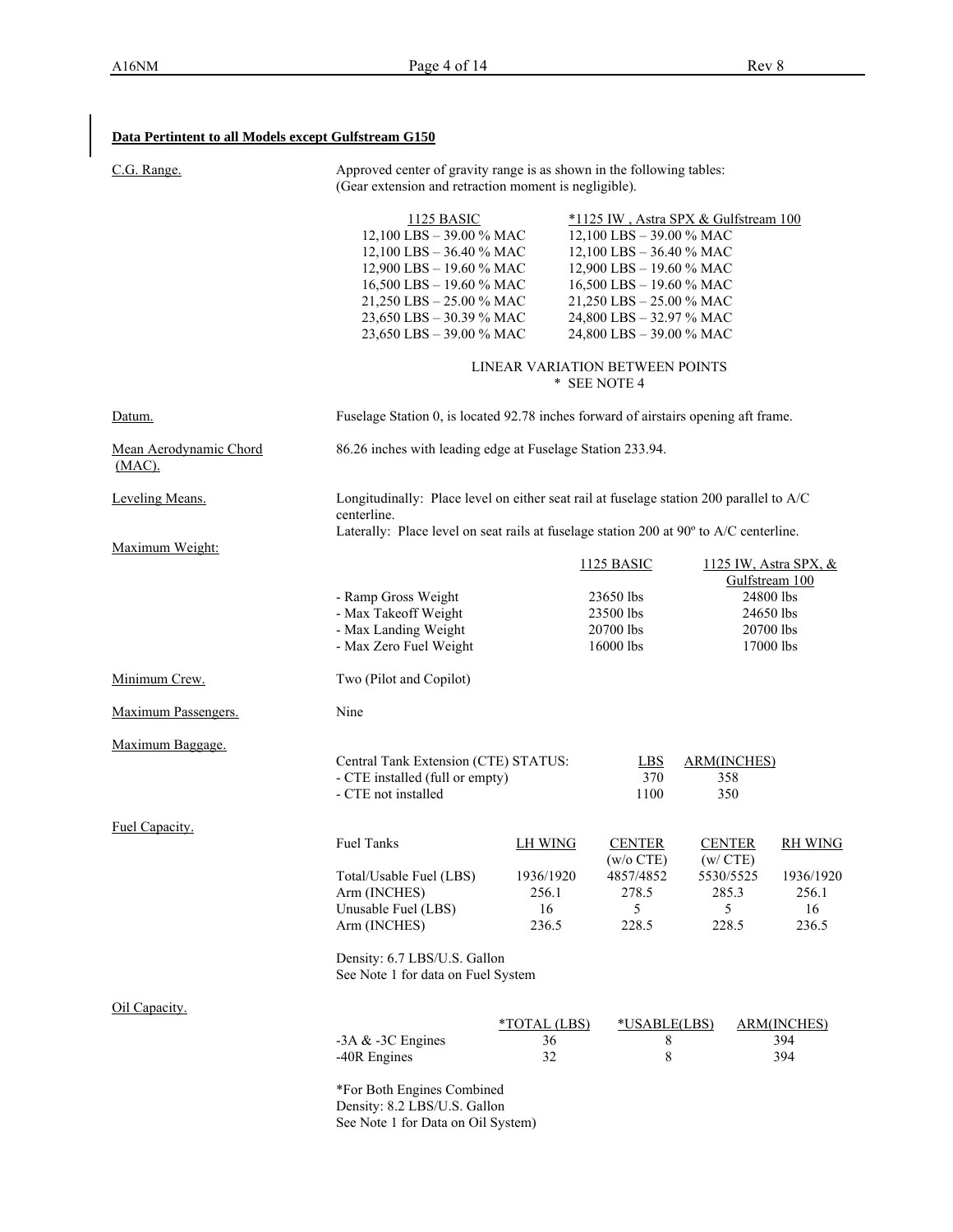| Other Operating Limitations.                                              |                                         | flight manual. (See notes 4 and 6.)                                                                                                                                                                                                                                                                                                                                                                                                                                    |                           |              | Aircraft shall be operated according to operating limitations specified in approved airplane |  |
|---------------------------------------------------------------------------|-----------------------------------------|------------------------------------------------------------------------------------------------------------------------------------------------------------------------------------------------------------------------------------------------------------------------------------------------------------------------------------------------------------------------------------------------------------------------------------------------------------------------|---------------------------|--------------|----------------------------------------------------------------------------------------------|--|
| Control Surface Movements.                                                |                                         |                                                                                                                                                                                                                                                                                                                                                                                                                                                                        |                           |              |                                                                                              |  |
|                                                                           |                                         | Surface                                                                                                                                                                                                                                                                                                                                                                                                                                                                | Travel (at trailing edge) |              | Tolerance                                                                                    |  |
|                                                                           |                                         | Aileron                                                                                                                                                                                                                                                                                                                                                                                                                                                                | Up                        | $15^{\circ}$ | $+0^{\circ} - 30'$                                                                           |  |
|                                                                           |                                         |                                                                                                                                                                                                                                                                                                                                                                                                                                                                        | Down                      | $15^{\circ}$ | $+0^{\circ} - 45'$                                                                           |  |
|                                                                           |                                         | Aileron Trim                                                                                                                                                                                                                                                                                                                                                                                                                                                           | Up                        | $5^{\circ}$  | $\pm$ 1°                                                                                     |  |
|                                                                           |                                         |                                                                                                                                                                                                                                                                                                                                                                                                                                                                        | Down                      | $5^{\circ}$  |                                                                                              |  |
|                                                                           |                                         | Rudder                                                                                                                                                                                                                                                                                                                                                                                                                                                                 | Left                      | $22^{\circ}$ | ± 30'                                                                                        |  |
|                                                                           |                                         |                                                                                                                                                                                                                                                                                                                                                                                                                                                                        | Right                     | $22^{\circ}$ |                                                                                              |  |
|                                                                           |                                         | Rudder Trim Tab                                                                                                                                                                                                                                                                                                                                                                                                                                                        | Left                      | 11°30'       | $+2^{\circ}-1^{\circ}$                                                                       |  |
|                                                                           |                                         |                                                                                                                                                                                                                                                                                                                                                                                                                                                                        | Right                     | 11°30'       |                                                                                              |  |
|                                                                           |                                         | Elevator                                                                                                                                                                                                                                                                                                                                                                                                                                                               |                           | $22^{\circ}$ |                                                                                              |  |
|                                                                           |                                         |                                                                                                                                                                                                                                                                                                                                                                                                                                                                        | Up                        |              | $\pm 30'$                                                                                    |  |
|                                                                           |                                         |                                                                                                                                                                                                                                                                                                                                                                                                                                                                        | Down                      | $12^{\circ}$ |                                                                                              |  |
|                                                                           |                                         | Elevator Gear Tab                                                                                                                                                                                                                                                                                                                                                                                                                                                      | Up                        | 4°30'        | ± 30'                                                                                        |  |
|                                                                           |                                         |                                                                                                                                                                                                                                                                                                                                                                                                                                                                        | Down                      | 9°30'        | ± 15'                                                                                        |  |
|                                                                           |                                         | <b>Stabilizer Trim</b>                                                                                                                                                                                                                                                                                                                                                                                                                                                 | Up                        | $1^{\circ}$  | ± 15'                                                                                        |  |
|                                                                           |                                         | (Leading Edge)                                                                                                                                                                                                                                                                                                                                                                                                                                                         | Down                      | $12^{\circ}$ | ± 30'                                                                                        |  |
|                                                                           |                                         | Airbrakes                                                                                                                                                                                                                                                                                                                                                                                                                                                              | Up                        | $20^{\circ}$ | $\pm 1^{\circ}$                                                                              |  |
|                                                                           |                                         | Slats                                                                                                                                                                                                                                                                                                                                                                                                                                                                  | Down                      | $25^{\circ}$ | $+1^{\circ}-2^{\circ}$                                                                       |  |
|                                                                           |                                         | Flaps                                                                                                                                                                                                                                                                                                                                                                                                                                                                  | Max Down                  | $40^{\circ}$ | $+1^{\circ}-1^{\circ}30'$                                                                    |  |
| Manufacturer's Serial<br>Numbers Eligible.<br><b>Import Requirements,</b> |                                         | Models 1125 Westwind Astra and 1125 IW - S/N 002, 004 thru 72, and 074 thru 078<br>Model Astra SPX - S/N 073, 079 thru 145.<br>Model Gulfstream 100 - S/N 146 and subsequent<br>A U.S. Airworthiness Certificate may be issued on the basis of an Israeli Certificate of<br>Airworthiness for Export signed by a representative of the Civil Aviation Administration of<br>Israel (CAAI) containing the following statement: "The airplane covered by this certificate |                           |              |                                                                                              |  |
|                                                                           |                                         |                                                                                                                                                                                                                                                                                                                                                                                                                                                                        |                           |              |                                                                                              |  |
|                                                                           |                                         | Type Certificate No. A16NM, and to be in condition for safe operation".                                                                                                                                                                                                                                                                                                                                                                                                |                           |              | has been examined, tested and found to conform to the type design approved under FAA         |  |
|                                                                           | Data Pertinent to Model GULFSTREAM G150 |                                                                                                                                                                                                                                                                                                                                                                                                                                                                        |                           |              |                                                                                              |  |
| <b>Engines</b>                                                            |                                         | 2 Honeywell (formerly Allied Signal) TFE 731-40AR-200G FAA Type Certificate E1NM                                                                                                                                                                                                                                                                                                                                                                                       |                           |              |                                                                                              |  |
|                                                                           |                                         | Conforming to Honeywell Specifications EMS 53111 (Jet A type),<br>EMS 53112 (Jet A-1 & JP-8 types), EMS 53116 (JP-5 type) and EMS 53113                                                                                                                                                                                                                                                                                                                                |                           |              |                                                                                              |  |
|                                                                           |                                         | (Jet B & JP-4 types) as per LIMITATIONS SECTION of approved AFM                                                                                                                                                                                                                                                                                                                                                                                                        |                           |              |                                                                                              |  |
|                                                                           |                                         | Conforming to Honeywell Specification EMS 53110, Type 2.                                                                                                                                                                                                                                                                                                                                                                                                               |                           |              |                                                                                              |  |
|                                                                           |                                         | Static Thrust at Sea Level                                                                                                                                                                                                                                                                                                                                                                                                                                             |                           |              | <b>LBS</b>                                                                                   |  |
| <b>Fuel</b><br>Oil<br><b>Engine Limits</b>                                |                                         | Maximum Continuous                                                                                                                                                                                                                                                                                                                                                                                                                                                     |                           |              | 4420                                                                                         |  |
|                                                                           |                                         |                                                                                                                                                                                                                                                                                                                                                                                                                                                                        |                           |              |                                                                                              |  |
|                                                                           |                                         | Take-off (5 minute)                                                                                                                                                                                                                                                                                                                                                                                                                                                    |                           |              | 4420                                                                                         |  |
|                                                                           |                                         | Maximum Continuous Permissible Engine Operating Speeds for the Engine Rotors, %RPM (RPM)                                                                                                                                                                                                                                                                                                                                                                               |                           |              |                                                                                              |  |
|                                                                           |                                         | Low pressure rotor $(N1)$                                                                                                                                                                                                                                                                                                                                                                                                                                              |                           |              | 100.0 (21000)                                                                                |  |
|                                                                           |                                         | High pressure rotor (N2)                                                                                                                                                                                                                                                                                                                                                                                                                                               |                           |              | 100.4 (31611)                                                                                |  |
|                                                                           |                                         | Maximum Interstage Turbine Temperature (ITT),                                                                                                                                                                                                                                                                                                                                                                                                                          |                           |              | $\rm ^{\circ}$ C                                                                             |  |
|                                                                           |                                         | Maximum Continuous                                                                                                                                                                                                                                                                                                                                                                                                                                                     |                           |              | 990                                                                                          |  |
|                                                                           |                                         | Take-off (5 minutes)                                                                                                                                                                                                                                                                                                                                                                                                                                                   |                           |              | 1004                                                                                         |  |
|                                                                           |                                         | Take-off (5 minutes) with APR ON<br>During starting                                                                                                                                                                                                                                                                                                                                                                                                                    |                           |              | 1022<br>990                                                                                  |  |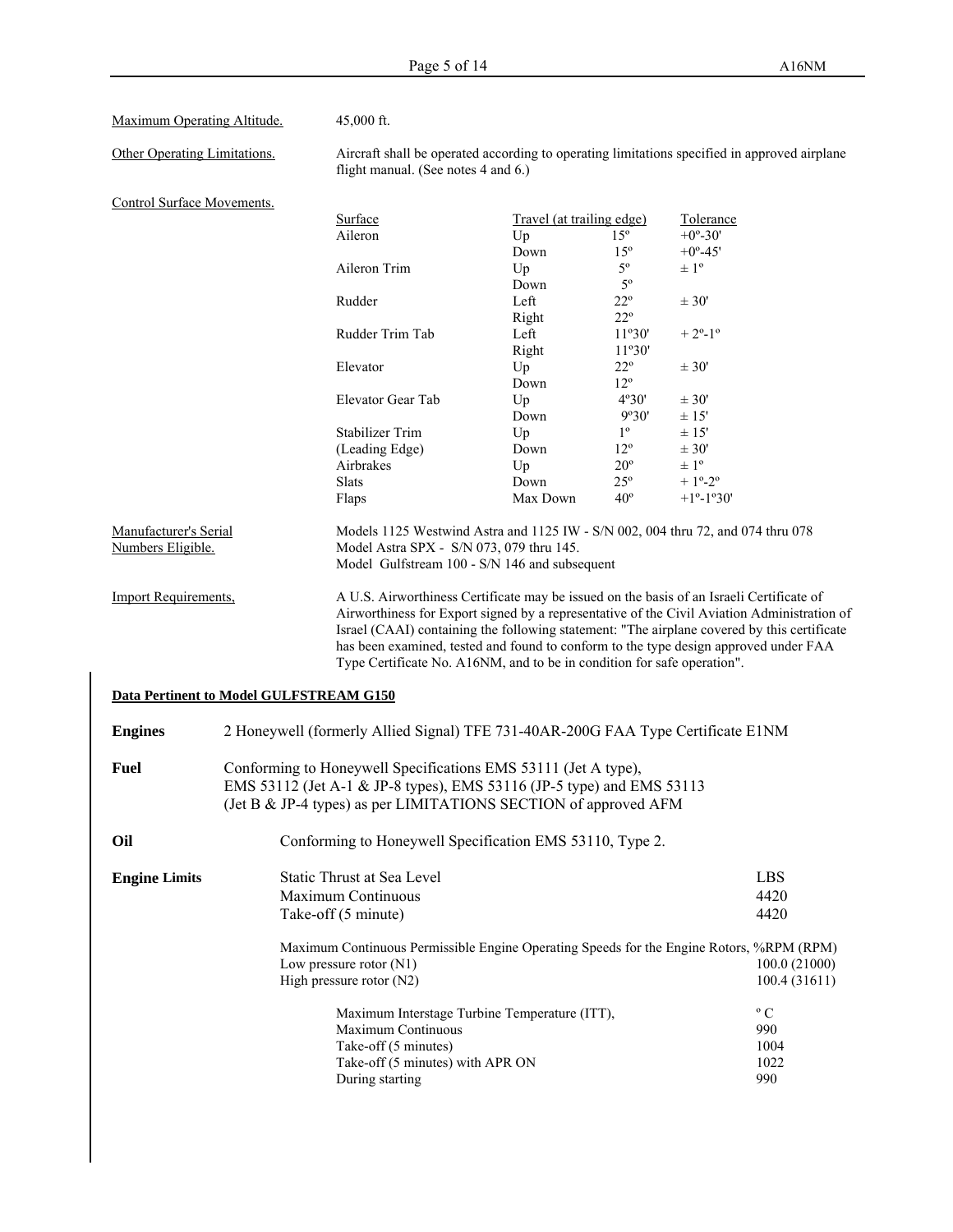|                                    | Maximum Oil Inlet Temperature, °C<br>Fan gearbox<br>Fan gearbox transient for 2 minutes maximum<br>Accessory gearbox                                                                                                                                 | Up to 30,000 ft.<br>127<br>149<br>149 | Above 30,000 ft<br>140<br>149<br>157                            |
|------------------------------------|------------------------------------------------------------------------------------------------------------------------------------------------------------------------------------------------------------------------------------------------------|---------------------------------------|-----------------------------------------------------------------|
|                                    | Oil Pressure<br>Normal operating<br>At idle, minimum<br>Maximum                                                                                                                                                                                      | <b>PSIG</b><br>62 TO 83<br>50<br>100  |                                                                 |
|                                    | Maximum Bleed and Power Extraction:<br>See Honeywell Installation Manual IM-8010                                                                                                                                                                     |                                       |                                                                 |
| <b>Airspeed Limits:</b>            |                                                                                                                                                                                                                                                      |                                       |                                                                 |
|                                    | -V <sub>MO</sub> (Max operating) S.L. to 8000 ft.<br>and increasing linearly from 8000.ft to 29260 ft to                                                                                                                                             |                                       | 310KCAS<br>330KCAS                                              |
|                                    | - M <sub>0</sub> Above 29260 ft.<br>- MMo with Autopilot disengaged and Mach Trim inoperative above 24770 ft.<br>- V <sub>A</sub> (Manoeuvering):<br>- VA varies linearly from 272KCAS at S.L. to 287 KCAS at 20000ft.                               |                                       | 0.85M<br>0.78M                                                  |
|                                    | - VA varies linearly from 287 KCAS at 20000 ft. to 330 KCAS at 29300 ft.<br>- Above 29300 ft.                                                                                                                                                        |                                       | 0.85 M                                                          |
|                                    | - $VFE$ (Flaps12 $^{\circ}$ and slats 25 $^{\circ}$ )<br>- $VFE$ (Flaps $20^{\circ}$ and slats $25^{\circ}$ )<br>- VFE(Flaps Landing 40° and slats 25°)<br>- VsB (Airbrakes Operation) No speed limitation                                           |                                       | <b>250 KCAS</b><br><b>225 KCAS</b><br><b>180 KCAS</b>           |
|                                    | - VLE and VLO (L/G Extension & Operating Speed)<br>- VMCA(Flaps 12° and 20°)<br>- VMCG (Flaps 12° and 20°)<br>- Tire limit ground speed : KTS (MPH)                                                                                                  |                                       | <b>180 KCAS</b><br><b>101 KCAS</b><br>103 KCAS<br>182 KTS (210) |
| C.G. Range                         | Approved center of gravity range is as shown in the following tables :                                                                                                                                                                               |                                       |                                                                 |
|                                    | (Gear extension and retraction moment change is negligible)                                                                                                                                                                                          |                                       |                                                                 |
|                                    | 13200 LBS 37.00 % MAC                                                                                                                                                                                                                                |                                       |                                                                 |
|                                    | 14330 LBS - 20.00 % MAC<br>18700 LBS - 20 00 % MAC<br>23700 LBS-24.50 % MAC<br>26250 LBS -30.60 % MAC<br>26250 LBS - 38.00 % MAC<br>22000 LBS - 38.00 % MAC<br>21700 LBS-37.00 % MAC                                                                 |                                       |                                                                 |
| <b>Datum</b>                       | <b>LINEAR VARIATION BETWEEN POINTS</b><br>Fuselage station 0 is located 135.65 inches forward of alignement points 14L / 14R<br>Points 14L / 14R are the protruding rivets heads located in FWD fuselage at STA. 135.65, BL $\pm$ 36.99, WL<br>35.00 |                                       |                                                                 |
| Mean<br>Aerodynamic<br>Chord (MAC) | 86.26 inches with leading edge at fuselage station 317.087                                                                                                                                                                                           |                                       |                                                                 |
| <b>Levelling</b><br><b>Means</b>   | Longitudinally: Place level on either seat rail at fuselage station 298.3 (FR 30) parallel to A/C centerline.<br>Place level on seat rails at fuselage station 298.3 (FR 30) at 90° to A/C centerline<br>Laterally                                   |                                       |                                                                 |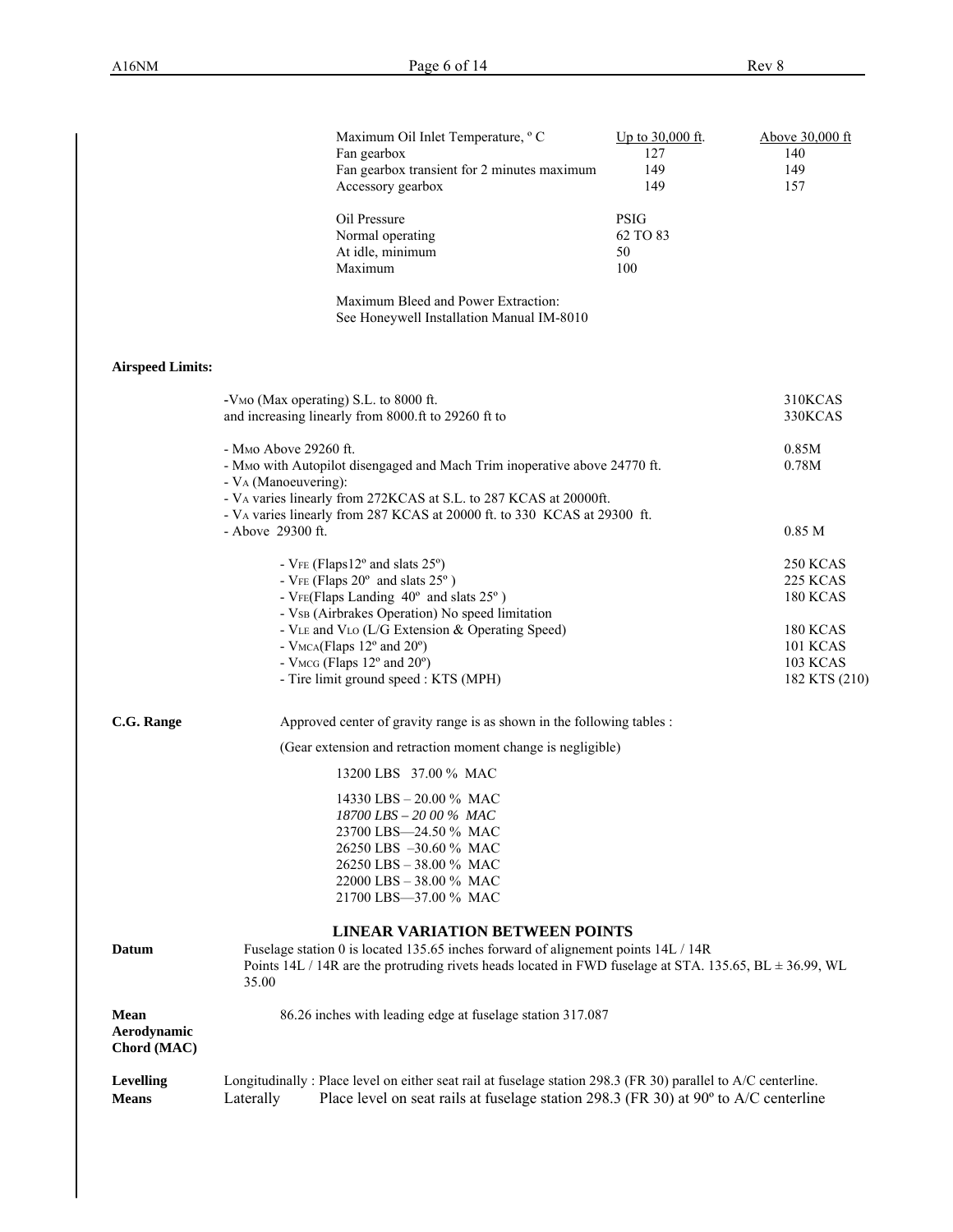| <b>Maximum Weights</b>                                | - Ramp Gross Weight<br>- Max Takeoff Weight<br>- Max Landing Weight<br>- Max Zero Fuel Weight       |                                                                                                     |                    | 26,250 LBS<br>26,100 LBS<br>21,700 LBS<br>17,500 LBS |                                                      |
|-------------------------------------------------------|-----------------------------------------------------------------------------------------------------|-----------------------------------------------------------------------------------------------------|--------------------|------------------------------------------------------|------------------------------------------------------|
|                                                       | <b>Minimum Crew</b> 2 (Pilot and Copilot)                                                           |                                                                                                     |                    |                                                      |                                                      |
|                                                       | Maximum Passengers: Nine See Note 7                                                                 |                                                                                                     |                    |                                                      |                                                      |
| <b>Maximum Baggage</b>                                |                                                                                                     |                                                                                                     | <b>LBS</b><br>1100 | ARM (INCHES)<br>452                                  |                                                      |
| <b>Fuel Capacity</b>                                  |                                                                                                     | LH / RH Wing tanks                                                                                  | Collectors         | <b>CTS</b>                                           | Fuselage                                             |
|                                                       | Total/Usable Fuel (LBS)<br>Arm (INCHES)                                                             | 3592 / 3574<br>342                                                                                  | 116 / 105<br>334.8 | 1317/1315<br>310.6                                   | 5308 / 5306<br>388.2                                 |
|                                                       | Unusable Fuel<br>(LBS)<br>Arm (INCHES)<br>(See NOTE 1 for data on Fuel System)                      | 18.6<br>342.1                                                                                       | 11<br>348          | 1.6<br>310.7                                         | 1.8<br>388.4                                         |
| <b>Oil Capacity</b>                                   | (Density: 8.2 LBS/US Gallon)<br>2 engine systems, Total, LBS<br>(See NOTE 1 for data on Oil System) |                                                                                                     | <b>TOTAL</b><br>32 | <b>USABLE</b><br>8                                   | <b>ARM</b><br>496                                    |
| <b>Maximum</b><br><b>Operating</b><br><b>Altitude</b> | 45000 ft.                                                                                           |                                                                                                     |                    |                                                      |                                                      |
| <b>Other Operating</b><br><b>Limitations</b>          | Manual see Note 5.                                                                                  | Aircraft shall be operated according to operating limitations specified in approved Airplane Flight |                    |                                                      |                                                      |
| <b>Control Surface</b>                                | Surface                                                                                             | Travel (at trailing edge)                                                                           |                    |                                                      | Tolerance                                            |
| <b>Movements</b>                                      | Aileron                                                                                             | Up                                                                                                  | $15^{\circ}$       |                                                      | $\pm$ 15'                                            |
|                                                       |                                                                                                     | Down                                                                                                | $15^{\circ}$       |                                                      | $\pm$ 15'                                            |
|                                                       | Aileron Trim                                                                                        | Up                                                                                                  | $5^{\rm o}$        |                                                      | $+0^{\circ}$ -1 $^{\circ}$                           |
|                                                       |                                                                                                     | Down                                                                                                | $5^{\rm o}$        |                                                      | $+0^{\circ}$ -1 $^{\circ}$                           |
|                                                       | Rudder                                                                                              | Left                                                                                                | $22^{\circ}$       |                                                      | $\pm 30'$                                            |
|                                                       |                                                                                                     | Right                                                                                               | $22^{\circ}$       |                                                      | $\pm 30'$                                            |
|                                                       | Rudder Trim Tab                                                                                     | Left<br>Right                                                                                       | 11°30'<br>11°30'   |                                                      | $+2^{\circ} - 1^{\circ}$<br>$+2^{\circ} - 1^{\circ}$ |
|                                                       | Rudder Gear Tab                                                                                     | Left                                                                                                | $7.75^{\circ}$     |                                                      | $\pm 1^{\circ}$                                      |
|                                                       |                                                                                                     | Right                                                                                               | $7.75^{\circ}$     |                                                      | $\pm 1^{\circ}$                                      |
|                                                       | Elevator                                                                                            | Nose Up                                                                                             | 22°30'             |                                                      | $\pm 30'$                                            |
|                                                       |                                                                                                     | Nose Down                                                                                           | 12°30'             |                                                      | $\pm 15'$                                            |
|                                                       | Elevator Gear Tab                                                                                   | Nose Up                                                                                             | $3^{\circ}$        |                                                      | $\pm 30'$                                            |
|                                                       |                                                                                                     | Nose Down                                                                                           | $18^{\circ}$       |                                                      | $\pm 30'$                                            |
|                                                       | Stabilizer Trim                                                                                     | Up                                                                                                  | $1^{\circ}$        |                                                      | $\pm 15'$                                            |
|                                                       | (Leading edge)                                                                                      | Down                                                                                                | $12^{\circ}$       |                                                      | $\pm 30'$                                            |
|                                                       | Airbrakes                                                                                           | Up                                                                                                  | $45^{\circ}$       |                                                      | $\pm 15'$                                            |
|                                                       | Slats                                                                                               | Down                                                                                                | $25^{\circ}$       |                                                      | $+1-2^{\circ}$                                       |
|                                                       | Flaps                                                                                               | Max Down                                                                                            | $40^{\circ}$       |                                                      | $+1 - 1°30'$                                         |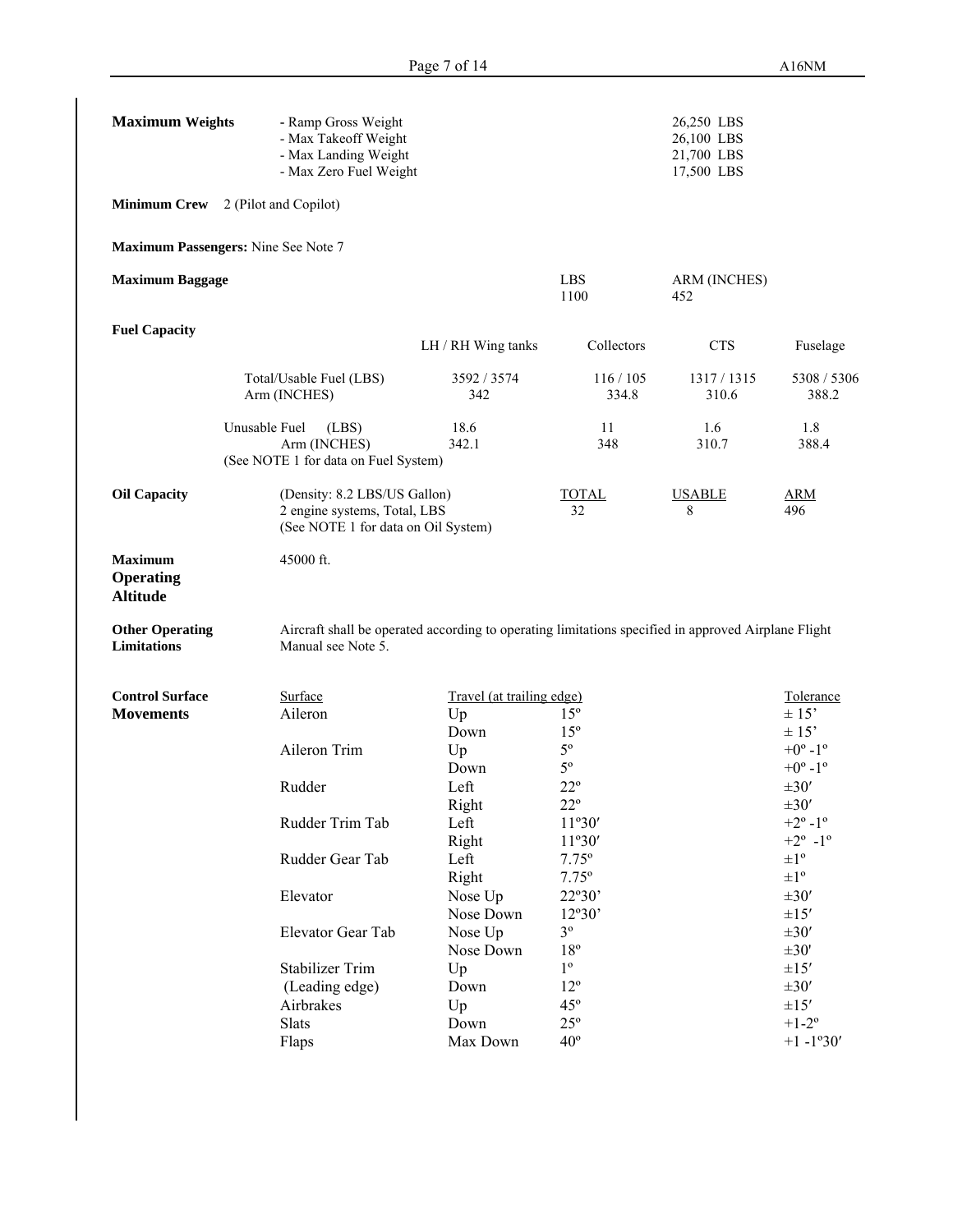| Manufacturer's<br><b>Serial numbers</b><br>Eligible | Model GULFSTREAM G150 S/N 201 and subs.                                                                                                                                                                                                                                                                                                                                                                                                                                                                                                                                                                                                                                                                                                                                                                                                                                                                                                                                                                                            |
|-----------------------------------------------------|------------------------------------------------------------------------------------------------------------------------------------------------------------------------------------------------------------------------------------------------------------------------------------------------------------------------------------------------------------------------------------------------------------------------------------------------------------------------------------------------------------------------------------------------------------------------------------------------------------------------------------------------------------------------------------------------------------------------------------------------------------------------------------------------------------------------------------------------------------------------------------------------------------------------------------------------------------------------------------------------------------------------------------|
|                                                     | <b>Import Requirements</b> A US Airworthiness Certificate may be used on the basis of an Israeli Certificate of<br>Airworthiness for Export signed by a representative of the Civil Aviation Administration of<br>Israel (CAAI) containing the following statement: "The airplane covered by this certificate has<br>been examined, tested and found to conform to the type design approved under FAA Type<br>Certificate No A16NM, and to be in condition for safe operation"                                                                                                                                                                                                                                                                                                                                                                                                                                                                                                                                                     |
| Certification Basis.                                | Models 1125 Westwind Astra and 1125 IW<br>- 14 CFR Part 21.29<br>- 14 CFR Part 25, effective February 1, 1965, including Amendments 25-1 through 25-54.<br>- SFAR 27, effective February 1, 1974, including Amendments 27-1 through 27-5.<br>- 14 CFR Part 36, effective December 1, 1969, including Amendments 36-1 through 36-12.<br>- Special conditions for operation up to 45000 feet, per FAA S.C. No. 25-ANM-5.<br>- Special conditions for Automatic Takeoff Thrust Control System (ATTCS) installation, per FAA S.C.<br>No. 25-ANM-5.<br>- Exemption No. 3692 from FAR 25.1305 (d) (3) Rotor Unbalance Indication.<br>- Compliance with ditching structural provisions of FAR 25.801(b) through (e) and 25.807(d) has been<br>established.<br>- Equivalent safety: FAR 25.729 (e)(2) Landing Configuration Aural Warning.<br>- Equivalent safety: FAR 25.813(a) and 25.813(e) Emergency Exit Access, Lavatory Door (mod 6016).<br>- Equivalent safety: FAR 25.1305 Powerplant Instruments for APU Installation (mod 6043) |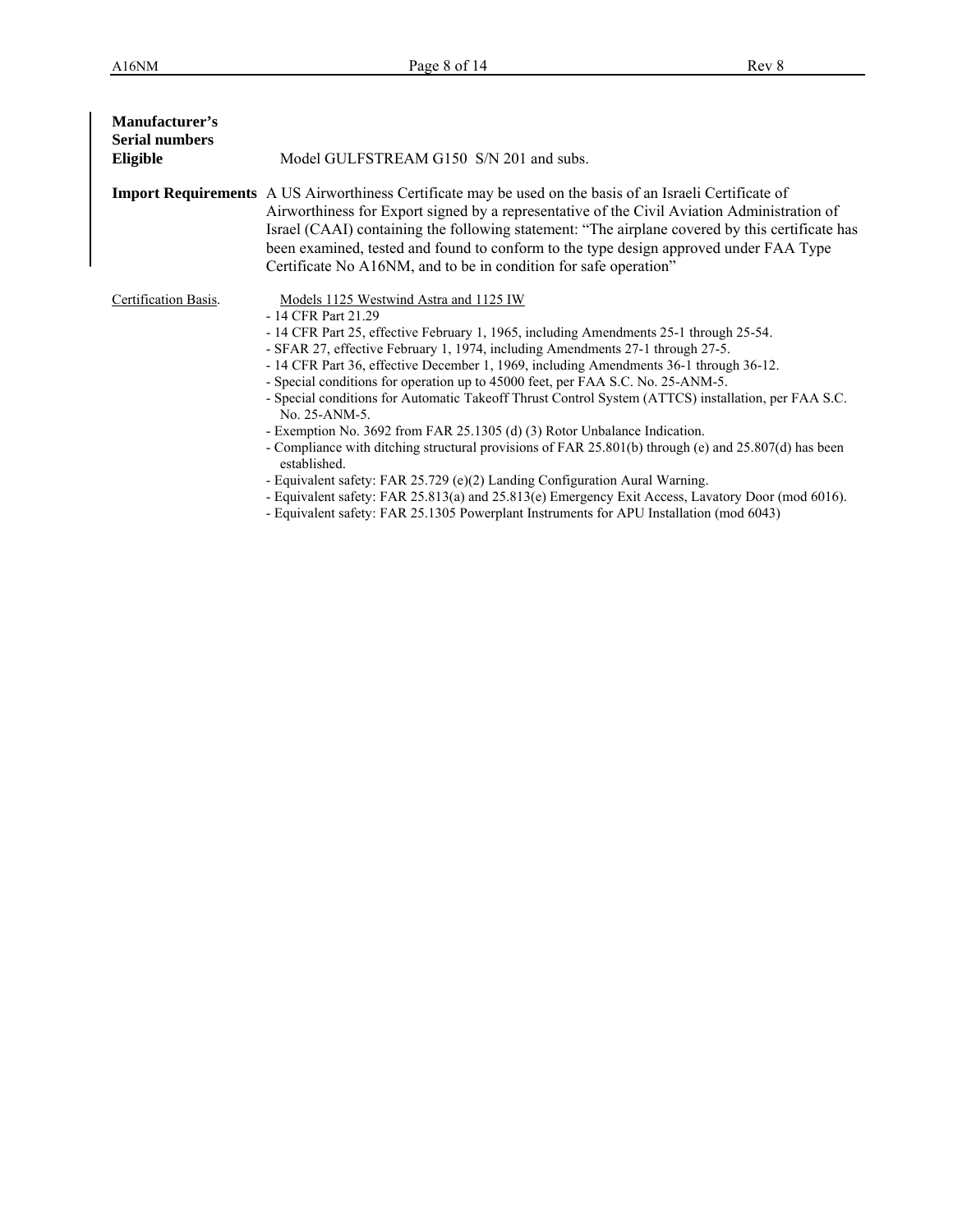Models Astra SPX and Gulfstream 100

- 14 CFR Part 21.29
- 14 CFR Part 25, effective February 1, 1965, including Amendments 25-1 through 25-54, plus Subpart B, Flight, Sections 25.21 through 25.255, and Subpart E, Powerplant, Sections 25.901 through 25.945, and 25.1011 through 25.1207, including Amendments 25-1 through 25-80, which have been applied to the changes or the areas affected by the change per the FAA derivative aircraft policy. In addition, the following specific regulations including Amendments 25-1 through 25-80 have been applied to the changes or the areas affected by the change per the FAA derivative aircraft policy:

| Section | Title                                                 |
|---------|-------------------------------------------------------|
| 25.305  | Strength and deformation                              |
| 25.307  | Proof of structure                                    |
| 25.571  | Damage tolerance $\&$ fatigue evaluation of structure |
| 25.625  | <b>Fitting factors</b>                                |
| 25.629  | Aeroelastic stability requirements                    |
| 25.961  | Fuel system hot weather operation                     |
| 25.994  | Fuel system components                                |
| 25.997  | Fuel strainer or filter                               |
| 25.1001 | Fuel jettisoning system                               |
| 25.1305 | Powerplant Instruments                                |
| 25.1307 | Miscellaneous equipment                               |
| 25.1316 | System lightning protection                           |
| 25.1521 | Powerplant limitations                                |
| 25.1551 | Oil quantity indication                               |

Further, Section 25.729 Amendment 25-75 has been applied in lieu of the equivalent safety finding made for this section on the IAI Model 1125 Westwind Astra.

- 14 CFR Part 34, effective September 10, 1990.
- 14 CFR Part 36, effective December 1, 1969, including Amendments 36-1 through 36-20.
- Special Condition No. 25-ANM-104 for High Intensity Radiated Fields (HIRF).
- Special Condition No. 25-ANM-5 for operation to 45,000 feet and for ATTCS. Note: Compliance with Section 25.904, as promulgated by Amendment 25-62, was required for the ATTCS system in lieu of the Special Condition 25-ANM-5.
- An equivalent safety finding exists with respect to Section 25.1203(a) Fire detection system within the turbine tailpipe zone. In addition, the following equivalent safety findings, previously made for the IAI Model 1125 Westwind Astra under the provisions of Section 21.21(b)(1), are also applicable to the IAI Model Astra SPX:

Section 25.813(a) and (e) Emergency exit access, lavatory door Section 25.1305 Powerplant instruments for APU installation

- Compliance with the following optional requirements has been established: Section 25.801 Ditching Section 25.1419 Ice Protection

Certification Basis. Model Gulfstream G150

**1A. Airworthiness & Environmental Standards for components and areas not affected or not significantly affected by the change** :

> The certification basis for the unchanged portion of the model G150 is the same as the Model G100 as shown in the relevant G100 section above.

#### **1B.Airworthiness and Environmental Standards for components and areas affected by the change for the basic G150** :

14 CFR part 25, effective February 1, 1965, including amendments 25-1 through 25-108, except for the following paragraphs which are complied with at the identified amendment level.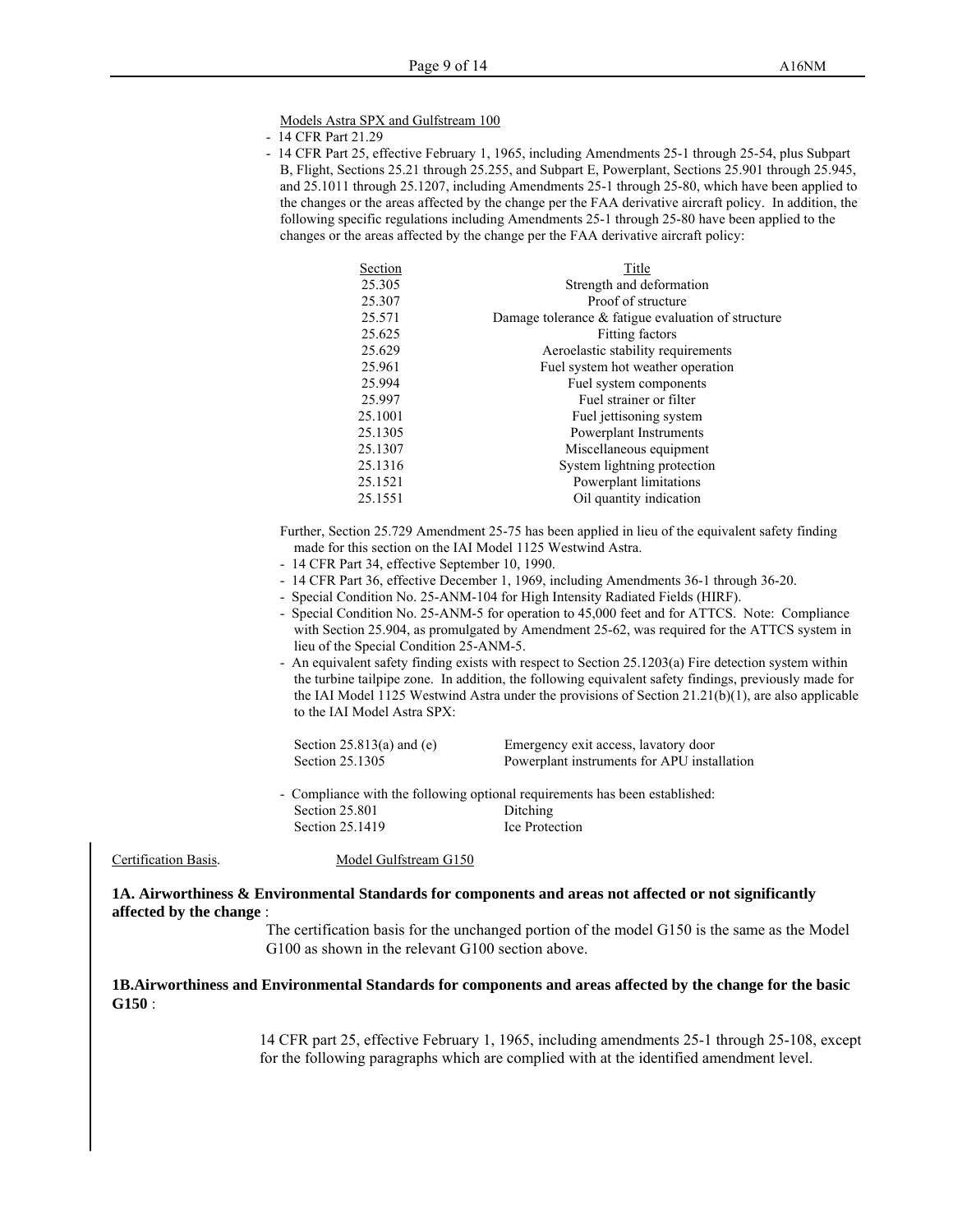| 25<br><b>FAR</b> | SUB-<br>SECTION | <b>FAR SECTION TITLE</b>                         | <b>ALLPICABLE TO ZONE / SYSTEM</b>                                                   | G150<br><b>AMDT</b> |
|------------------|-----------------|--------------------------------------------------|--------------------------------------------------------------------------------------|---------------------|
| 101              |                 | PERFORMANCE - GENERAL                            |                                                                                      | 38                  |
| 105              |                 | <b>TAKEOFF</b>                                   |                                                                                      | 0                   |
| 109              |                 | ACCELERATE-STOP DISTANCE                         |                                                                                      | 42                  |
| 113              |                 | TAKEOFF DISTANCE & TAKEOFF RUN                   |                                                                                      | 23                  |
| 115              |                 | <b>TAKEOFF FLIGHT PATH</b>                       |                                                                                      | 0                   |
| 143              |                 | CONTROL & MANEUVER - GENERAL                     |                                                                                      | 42                  |
| 149              | h               | MINIMUM CONTROL SPEED                            |                                                                                      | 72                  |
| 201              | c,d             | <b>STALL DEMONSTRATION</b>                       |                                                                                      | 42                  |
| 203              |                 | <b>STALL CHARACTERISTICS</b>                     |                                                                                      | 0                   |
| 253              |                 | <b>HIGH SPEED CHARACTERISTICS</b>                |                                                                                      | 72                  |
| 305              |                 | STRENGTH & DEFORMATION                           | AFT FUSELAGE (*), HORIZONTAL STABILIZER,<br>VERTICAL TAIL, LANDING GEAR              | 54                  |
| 305              |                 | STRENGTH & DEFORMATION                           | WING, NACELLE                                                                        | 77                  |
| 307              |                 | <b>PROOF OF STRUCTURE</b>                        | AFT FUSELAGE, HORIZONTAL STABILIZER,<br>VERTICAL TAIL, LANDING GEAR, WING, NACELLE   | 54                  |
| 321              |                 | FLIGHT LOADS - GENERAL                           | AFT FUSELAGE, NACELLE, VERTICAL TAIL<br><b>WING</b>                                  | 23                  |
| 333              |                 | <b>FLIGHT ENVELOPE</b>                           | AFT FUSELAGE, NACELLE, VERTICAL TAIL<br><b>WING</b>                                  | $\mathbf 0$         |
| 335              |                 | <b>DESIGN AIRSPEED</b>                           | AFT FUSELAGE, NACELLE, VERTICAL TAIL<br><b>WING</b>                                  | 23                  |
| 341              |                 | <b>GUST LOADS</b>                                | AFT FUSELAGE, NACELLE, VERTICAL TAIL<br><b>WING</b>                                  | $\mathbf 0$         |
| 343              |                 | <b>DESIGN FUEL &amp; OIL LOADS</b>               | AFT FUSELAGE, NACELLE, VERTICAL TAIL<br>HORIZONTAL STABILIZER, WING                  | 18                  |
| 345              |                 | <b>HIGH LIFT DEVICES</b>                         |                                                                                      | 46                  |
| 349              |                 | ROLLING CONDITIONS                               | NACELLE, WING                                                                        | 23                  |
| 351              |                 | YAWING CONDITIONS                                | AFT FUSELAGE, NACELLE, VERTICAL TAIL<br><b>HORIZONTAL STABILIZER</b>                 | 46                  |
| 361              |                 | <b>ENGINE TORQUE</b>                             |                                                                                      | 46                  |
| 363              |                 | SIDE LOAD ON ENGINE MOUNT                        |                                                                                      | 23                  |
| 371              |                 | <b>GYROSCOPIC LOADS</b>                          |                                                                                      | 0                   |
| 373              |                 | SPEED CONTROL DEVICES                            |                                                                                      | 0                   |
| 391              |                 | CONTROL SURFACE LOADS- GENERAL                   | WING, VERTICAL TAIL                                                                  | 0                   |
| 395              |                 | <b>CONTROL SYSTEM</b>                            | WING, VERTICAL TAIL, FLIGHT CONTROLS SYS                                             | 23                  |
| 397              |                 | <b>CONTROL SURFACE LOADS</b>                     | WING, VERTICAL TAIL, HORIZONTAL<br>STABILIZER, FLIGHT CONTROL SYS.                   | 38                  |
| 415              |                 | <b>GROUND GUST CONDITIONS</b>                    | VERTICAL TAIL, HORIZONTAL SABILIZER,<br>FLIGHT CONTROLS SYS.                         | $\mathbf 0$         |
| 427              |                 | UNSYMETRICAL LOADS                               | AFT FUSELAGE, VERTICAL TAIL                                                          | 23                  |
| 445              |                 | AUXILLIARY AERODYNAMIC SURFACES                  | <b>WINGLETS</b>                                                                      | $\mathbf 0$         |
| 459              |                 | <b>SPECIAL DEVICES</b>                           | <b>SLATS</b>                                                                         | $\mathbf 0$         |
| 473              |                 | <b>GROUND LOADS CONDITIONS &amp; ASSUMPTIONS</b> | LANDING GEAR, NACELLE, WING, AFT<br>FUSELAGE, VERTICAL TAIL, HORIZONTAL<br>SABILIZER | 23                  |
| 479              |                 | LEVEL LANDING CONDITIONS                         | LANDING GEAR, NACELLE, WING, AFT<br><b>FUSELAGE</b>                                  | 23                  |
| 481              |                 | TAIL DOWN LANDING CONDITIONS                     | LANDING GEAR, NACELLE, WING, AFT<br><b>FUSELAGE</b>                                  | 0                   |
| 483              |                 | ONE WHEEL LANDING CONDITIONS                     | AFT FUSELAGE, LAND GEAR, NACELLE, WING                                               | 0                   |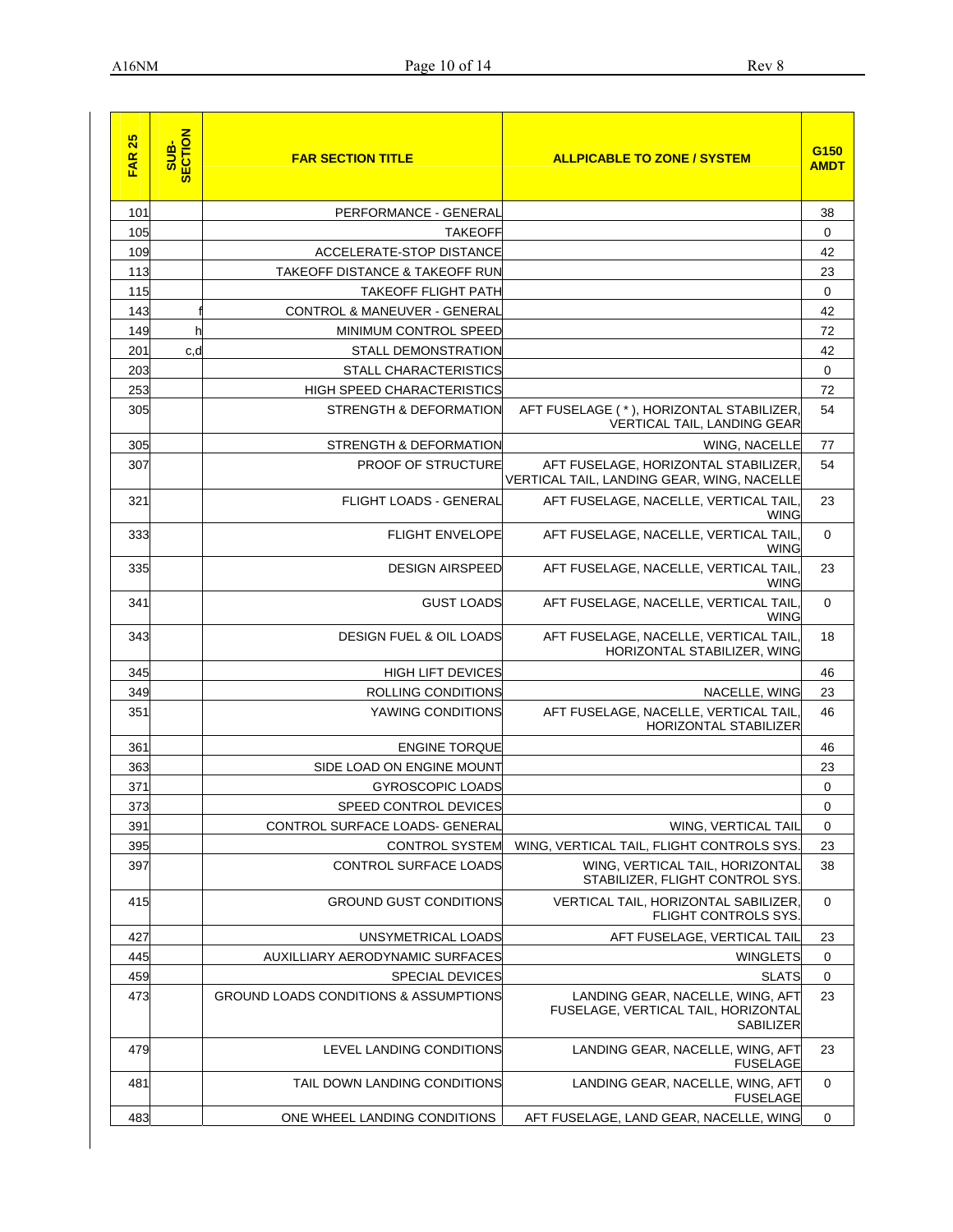| $\overline{25}$<br><b>FAR</b> | SUB-<br>SECTION | <b>FAR SECTION TITLE</b>                  | <b>ALLPICABLE TO ZONE / SYSTEM</b>                  | G <sub>150</sub><br><b>AMDT</b> |
|-------------------------------|-----------------|-------------------------------------------|-----------------------------------------------------|---------------------------------|
| 485                           |                 | SIDE LOAD CONDITIONS                      | LANDING GEAR, NACELLE, WING, AFT<br><b>FUSELAGE</b> | $\Omega$                        |
| 491                           |                 | <b>TAKEOFF RUN</b>                        | LANDING GEAR, NACELLE, WING, AFT<br><b>FUSELAGE</b> | $\mathbf 0$                     |
| 493                           |                 | <b>BRAKED ROLL CONDITIONS</b>             | AFT FUSELAGE, LANDING GEAR                          | 23                              |
| 499                           |                 | <b>NOSE WHEEL YAW</b>                     | AFT FUSELAGE, LAND GEAR                             | 46                              |
| 561                           |                 | <b>EMERG. LANDING CONDITION - GENERAL</b> | AFT FUSELAGE, NACELLE                               | 23                              |
| 693                           |                 | <b>JOINTS</b>                             |                                                     | 0                               |
| 697                           |                 | LIFT AND DRAG DEVICES CONTROLS            |                                                     | 46                              |
| 701                           |                 | FLAP & SLAT INTERCONNECTION               |                                                     | 46                              |
| 723                           |                 | <b>SHOCK ABSORPTION TESTS</b>             |                                                     | 46                              |
| 725                           |                 | <b>LIMIT DROP TESTS</b>                   |                                                     | 23                              |
| 727                           |                 | RESERVE ENERGY ABSORP, DROP TESTS         |                                                     | 23                              |
| 731                           |                 | <b>WHEELS</b>                             |                                                     | 0                               |
| 733                           |                 | <b>TIRES</b>                              |                                                     | 48                              |
| 735                           |                 | <b>BRAKES</b>                             |                                                     | 48                              |
| 783                           | e               | <b>DOORS</b>                              |                                                     | 54                              |
| 855                           |                 | CARGO OR BAGGAGE COMPARTMENT              | <b>AFT FUSELAGE</b>                                 | 32                              |
| 856                           |                 | THERMAL ACOUSTIC INSULATION MATERIALS     |                                                     | 111                             |
| 857                           |                 | CARGO COMPT. CLASSIFICATION               | <b>AFT FUSELAGE</b>                                 | 32                              |
| 951                           |                 | <b>FUEL SYSTEM - GENERAL</b>              |                                                     | 38                              |
| 979                           |                 | PRESSURE FUELING SYSTEM                   |                                                     | 38                              |
| 981                           |                 | FUEL TANK (IGNITION PREVENTION)           |                                                     | $(***)$                         |
| 1351                          |                 | ELECT. SYSTEMS & EQUIPT. - GENERAL        |                                                     | 41                              |
| 1416                          |                 | PNEUMATIC DE-ICER BOOT SYSTEM             |                                                     | 46                              |
| 1419                          |                 | <b>ICE PROTECTION</b>                     |                                                     | $\mathbf 0$                     |
| 1435                          |                 | <b>HYDRAULIC SYSTEMS</b>                  |                                                     | 41                              |

# **Notes:**

**( \* ) Aft fuselage is defined Aft of Station 10824 (frame 43)** 

**( \*\* ) GALP elected to comply with 25.981 at amendment 25-102 except for paragraph 25.981 ( c )**

## **2**. **Special Conditions**:

| 5-ANM-104. | High Intensity Radiated Fields (HIRF) (applicability to G100 extended to G150) |
|------------|--------------------------------------------------------------------------------|
| 25.562     | (25-294-SC) Dynamic test requirements for single place side facing seats       |
| 25.773(b)  | Pilot Compartment View (Hydrophobic coating)                                   |

NOTE: The FAA Special Conditions referenced above may be accessed at internet location: http://www.airweb.faa.gov/Regulatory\_and\_Guidance\_Library/rgSC.nsf/MainFrame?OpenFrameSet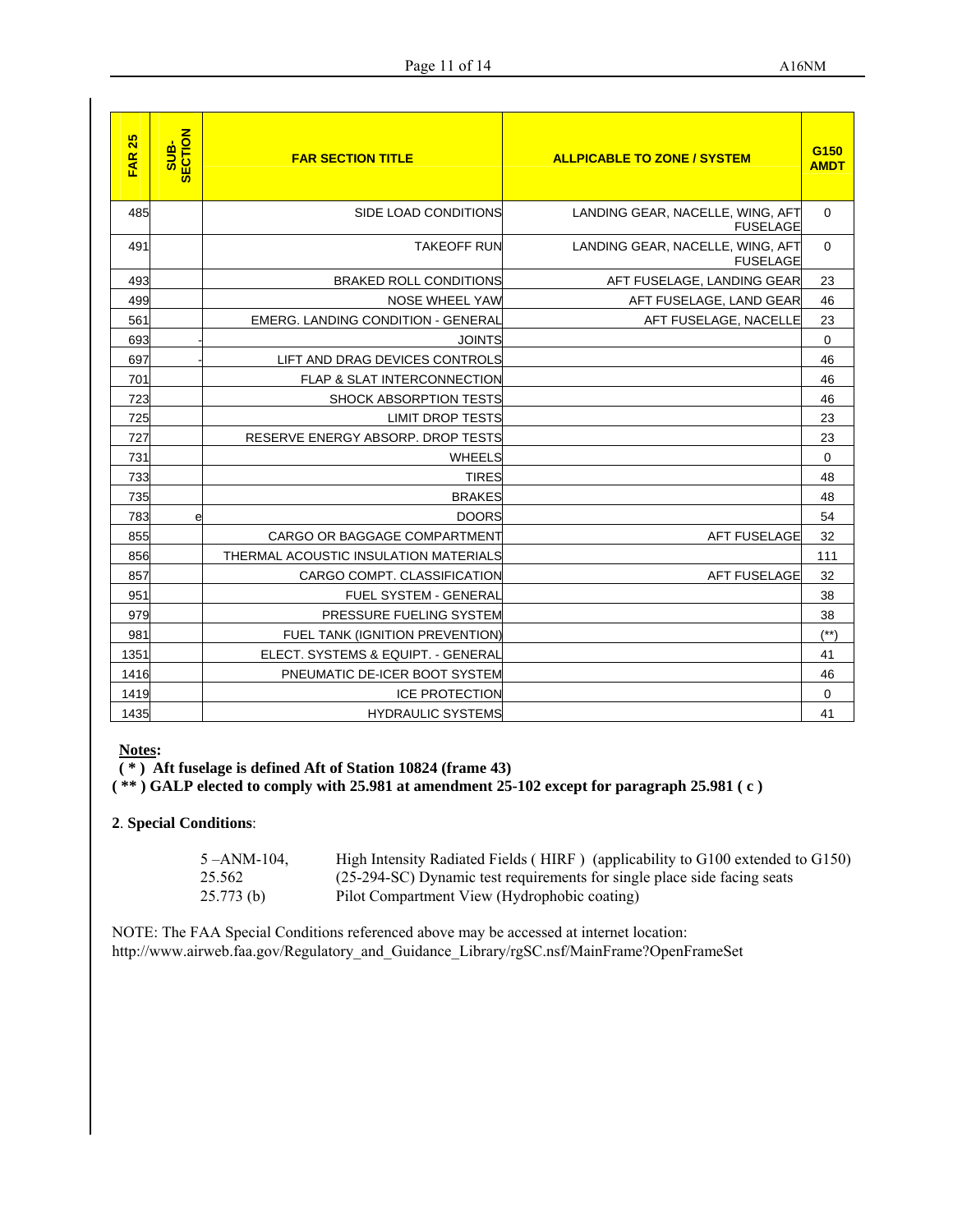## **3**. **Equivalent Level of Safety Findings**:

| Section 25.812 (a)(1), (c), (d), (e) Emergency Lighting |                                                                       |
|---------------------------------------------------------|-----------------------------------------------------------------------|
| Section 25.831 $(g)$                                    | Ventilation System Failures – Cabin Temperature and Humidity          |
| Section 25.841 (b6)                                     | Cabin Pressurization – High Altitude Take-off and Landing Operations  |
| Section 25.1203 (a)                                     | Fire Detection System within the Turbine Tailpipe Zone                |
|                                                         | (applicability to G100 extended to G150)                              |
| Section 25.1305 (c3)                                    | Digital Display Only of Turbine Engine High Pressure Rotor Speed (N2) |
| <b>FAR.25.APPENDIX K</b>                                | Adoption of Draft Harmonized Rules for APU Certification              |
| Section $25.255(a)$                                     | Maneuvering stability and controllability in a mistrim condition      |
| Section $25.1121(c)$                                    | Exhaust system components separated by fireproof shields              |
|                                                         |                                                                       |

NOTE: The FAA Equivalent Level of Safety Memos referenced above may be accessed at internet location: http://www.airweb.faa.gov/Regulatory\_and\_Guidance\_Library/rgELOS.nsf/MainFrame?OpenFrameSet

#### **4. Exemptions**

| Section $25.785$ (b) | Dynamic test requirements for multiple place side facing seats |
|----------------------|----------------------------------------------------------------|
| Section $25.901$ (c) | Uncontrollable High Engine Thrust                              |

The FAA Exemptions referenced above may be accessed at internet location: http://www.airweb.faa.gov/Regulatory\_and\_Guidance\_Library/rgEX.nsf/MainFrame?OpenFrameSet

### **5. Optional Design Regulations**:

|                   | Compliance with the following optional requirements has been established: |
|-------------------|---------------------------------------------------------------------------|
| Section 25.801    | Ditching                                                                  |
| Section $25.1419$ | Ice Protection                                                            |

**6 Noise Standards** 14 CFR part 36, effective December 1, 1969, including amendments 36-1 through 36-26 (Stage 4)

**7 Fuel Venting and Exhaust Emissions Standards** 14 CFR part 34, effective September 10, 1990 including amendment 34-3

| Production Basis.    | Production Certificate No. PA-30.                                                                                                                                                                                                                                                                                                                                                                                                  |
|----------------------|------------------------------------------------------------------------------------------------------------------------------------------------------------------------------------------------------------------------------------------------------------------------------------------------------------------------------------------------------------------------------------------------------------------------------------|
| Equipment.           | The basic required equipment as prescribed in the applicable airworthiness regulation (see<br>certification basis) must be installed in the aircraft for certification.<br>Models 1125 Westwind Astra and 1125 IW - Master Equipment List Report No.<br>25W100/841717<br>Model Astra SPX and Gulfstream 100 - Master Equipment List Report No. 25W000/950560<br>Model GULFSTREAM G150–Master Equipment List Report # 25G000/051724 |
| Service Information. | Service bulletins, structural repair manuals, vendor manuals, aircraft flight manuals, and<br>overhaul and maintenance manuals, which contain a statement that the document is Civil<br>Aviation Administration of Israel (CAAI) approved, are accepted by the FAA and are<br>considered FAA approved. These approvals pertain to the type design only.                                                                            |
| NOTES:               |                                                                                                                                                                                                                                                                                                                                                                                                                                    |

| NOTE 1. | For all models except Gulfstream G150:                                                                      |
|---------|-------------------------------------------------------------------------------------------------------------|
|         | (a) Current weight and balance report including list of equipment included in certificated empty weight and |
|         | loading instructions must be provided for each aircraft at the time of original certification.              |
|         |                                                                                                             |

(b) The airplane must be loaded so that the C.G. is within the specified limits at all times.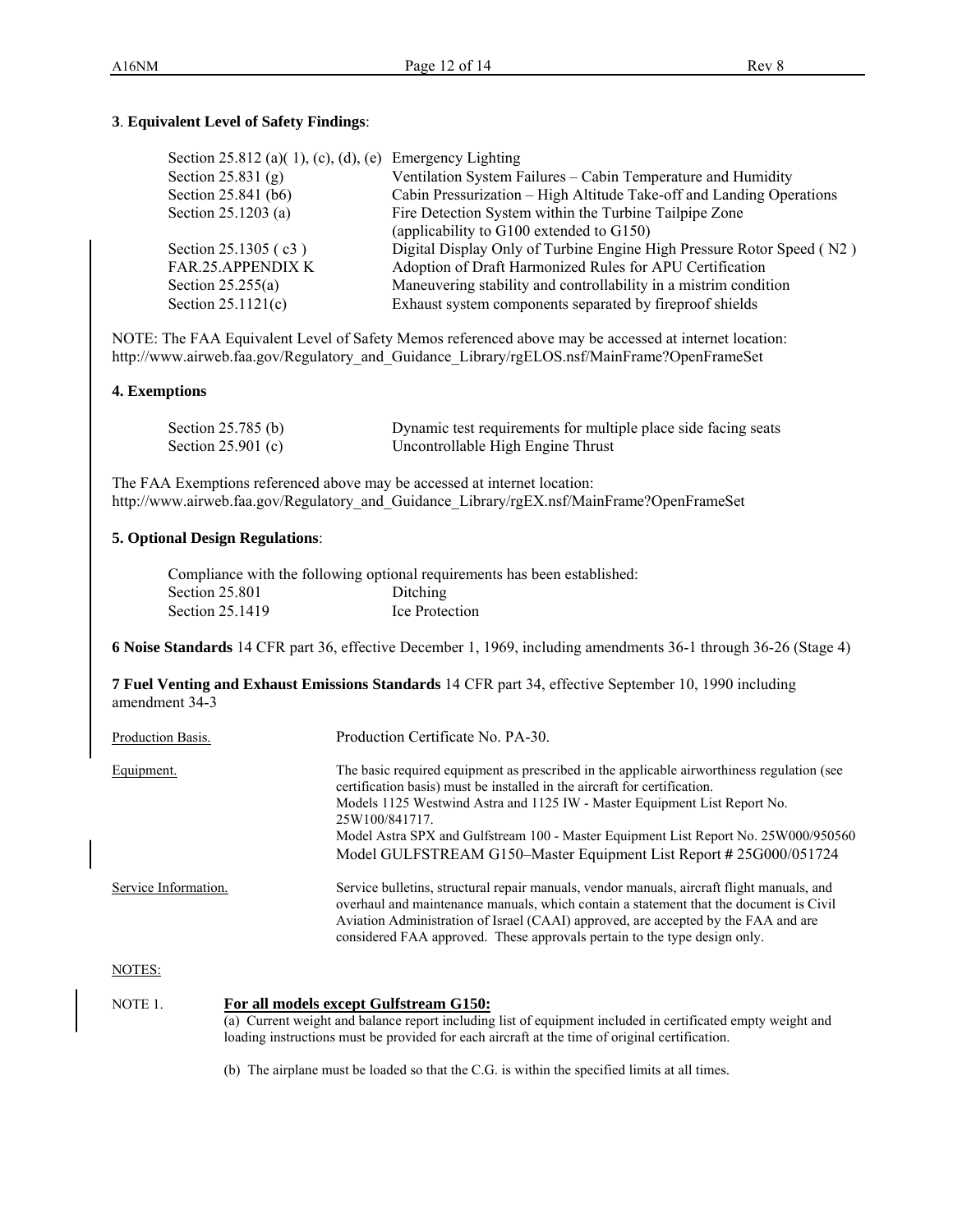(c) The weight of fuel and oil systems fluid as defined below must be included in the empty weight of the airplane.

|                                                                                                                                                                              | <b>FUEL SYSTEM</b>                                                                                                                                                                                                                                                                                                                                                                                                                                                                                                                                                                                                                                                                                                                                                                                                                                                                                                                                                                                                                                                                                                                                                                                                                                               | - Unusable (drainable from tanks, drain and lines)<br>- Undrainable (trapped in tanks and lines) |                                      |                                               | LBS (Gallons)<br>37(5.5)<br>24(3.6)    | <b>ARM</b><br>235.4<br>235.4 |
|------------------------------------------------------------------------------------------------------------------------------------------------------------------------------|------------------------------------------------------------------------------------------------------------------------------------------------------------------------------------------------------------------------------------------------------------------------------------------------------------------------------------------------------------------------------------------------------------------------------------------------------------------------------------------------------------------------------------------------------------------------------------------------------------------------------------------------------------------------------------------------------------------------------------------------------------------------------------------------------------------------------------------------------------------------------------------------------------------------------------------------------------------------------------------------------------------------------------------------------------------------------------------------------------------------------------------------------------------------------------------------------------------------------------------------------------------|--------------------------------------------------------------------------------------------------|--------------------------------------|-----------------------------------------------|----------------------------------------|------------------------------|
|                                                                                                                                                                              | <b>OIL SYSTEM</b>                                                                                                                                                                                                                                                                                                                                                                                                                                                                                                                                                                                                                                                                                                                                                                                                                                                                                                                                                                                                                                                                                                                                                                                                                                                | - Unusable Drainable (systems)<br>- Undrainable (systems)                                        |                                      | Total (LBS)<br>$-3A & -3C$ engines<br>20<br>8 | Total (LBS)<br>$-40$ engine<br>16<br>8 | <b>ARM</b><br>394<br>394     |
| For Gulfstream G150:<br><b>FUEL SYSTEM</b><br>- Unusable (drainable from tanks drain and lines),<br>LBS (Gallons)<br>Undrainable (trapped in tanks and lines), LBS (Gallons) |                                                                                                                                                                                                                                                                                                                                                                                                                                                                                                                                                                                                                                                                                                                                                                                                                                                                                                                                                                                                                                                                                                                                                                                                                                                                  |                                                                                                  | <b>LBS</b><br>22.7(3.4)<br>22.4(3.3) | ARM (inch)<br>343.8<br>394.2                  |                                        |                              |
| <b>OIL SYSTEM</b><br>Unusable drainable (systems) - Total<br>Undrainable (systems) - Total                                                                                   |                                                                                                                                                                                                                                                                                                                                                                                                                                                                                                                                                                                                                                                                                                                                                                                                                                                                                                                                                                                                                                                                                                                                                                                                                                                                  |                                                                                                  | LBS<br>16<br>8                       | ARM (inch)<br>496<br>496                      |                                        |                              |
| NOTE 2.                                                                                                                                                                      | All required placards listed in the Limitations Section of the Airplane Flight Manual must be installed in their<br>proper locations.                                                                                                                                                                                                                                                                                                                                                                                                                                                                                                                                                                                                                                                                                                                                                                                                                                                                                                                                                                                                                                                                                                                            |                                                                                                  |                                      |                                               |                                        |                              |
| NOTE 3.                                                                                                                                                                      | Information essential to the proper servicing and maintenance of the aircraft is contained in the Maintenance<br>Manual Section of the Instructions for Continued Airworthiness Manual marked 25W-1001-11-1 or G100-1001-<br>11-1 for Model 1125 Weswind Astra, 1125 IW, and Astra SPX airplanes, and marked G100-1001-11-1 for<br>Model Gulfstream 100 airplanes. Mandatory replacement times, structural inspection intervals and related<br>structural inspection procedures, and Certification Maintenance Requirements are presented in the approved<br>Airworthiness Limitations Section of the Instructions for Continued Airworthiness Manual marked 25-1001-11-2<br>for Model 1125 Westwind Astra and 1125 IW, marked 25X-1001-11-2 or G100-1001-1-2 for Model Astra SPX,<br>and marked G100-1001-1-2 for Gulfstream 100 airplanes.<br>Gulfstream G150<br>(a) Information essential to the proper servicing and maintenance of the aircraft is contained in the Aircraft<br>Maintenance Manual AMM P/N G150-1001-3<br>(b) Mandatory replacement times, structural inspection intervals and related structural inspection procedures and<br>Certification Maintenance Requirements are presented in the approved Airworthiness Limitation Section 05-10- |                                                                                                  |                                      |                                               |                                        |                              |
|                                                                                                                                                                              | 10 of the AMM.                                                                                                                                                                                                                                                                                                                                                                                                                                                                                                                                                                                                                                                                                                                                                                                                                                                                                                                                                                                                                                                                                                                                                                                                                                                   |                                                                                                  |                                      |                                               |                                        |                              |
| NOTE 4.                                                                                                                                                                      | Airplane Model 1125 Westwind Astra incorporating MOD 5812 are eligible for maximum take off weight of<br>24650 LBS and must be operated per Approved Airplane Flight Manual marked 25W-1001-1-IW (Increased<br>Weight).                                                                                                                                                                                                                                                                                                                                                                                                                                                                                                                                                                                                                                                                                                                                                                                                                                                                                                                                                                                                                                          |                                                                                                  |                                      |                                               |                                        |                              |
| NOTE 5.                                                                                                                                                                      | Airplane Model 1125 Westwind Astra must be operated per Approved Airplane Flight Manual marked 25W-<br>1001-1. Airplane Model 1125 Westwind Astra with Honeywell TFE 731-3C engines installed (MOD 6333),<br>must be operated per Approved Airplane Flight Manual marked 25W-1001-1 Revision 18 or subsequent.<br>Airplane Model Astra SPX (MOD 6340) must be operated per Approved Airplane Flight Manual marked SPX-<br>1001-1 or G100-1001-1. Airplane Model Gulfstream 100 (MOD 6680) must be operated per Approved Airplane<br>Flight Manual marked G100-1001-1.<br>Airplane Model GULFSTREAM G150 must be operated according to the Approved Airplane Flight<br>Manual marked P/N G150-1001-1.                                                                                                                                                                                                                                                                                                                                                                                                                                                                                                                                                             |                                                                                                  |                                      |                                               |                                        |                              |